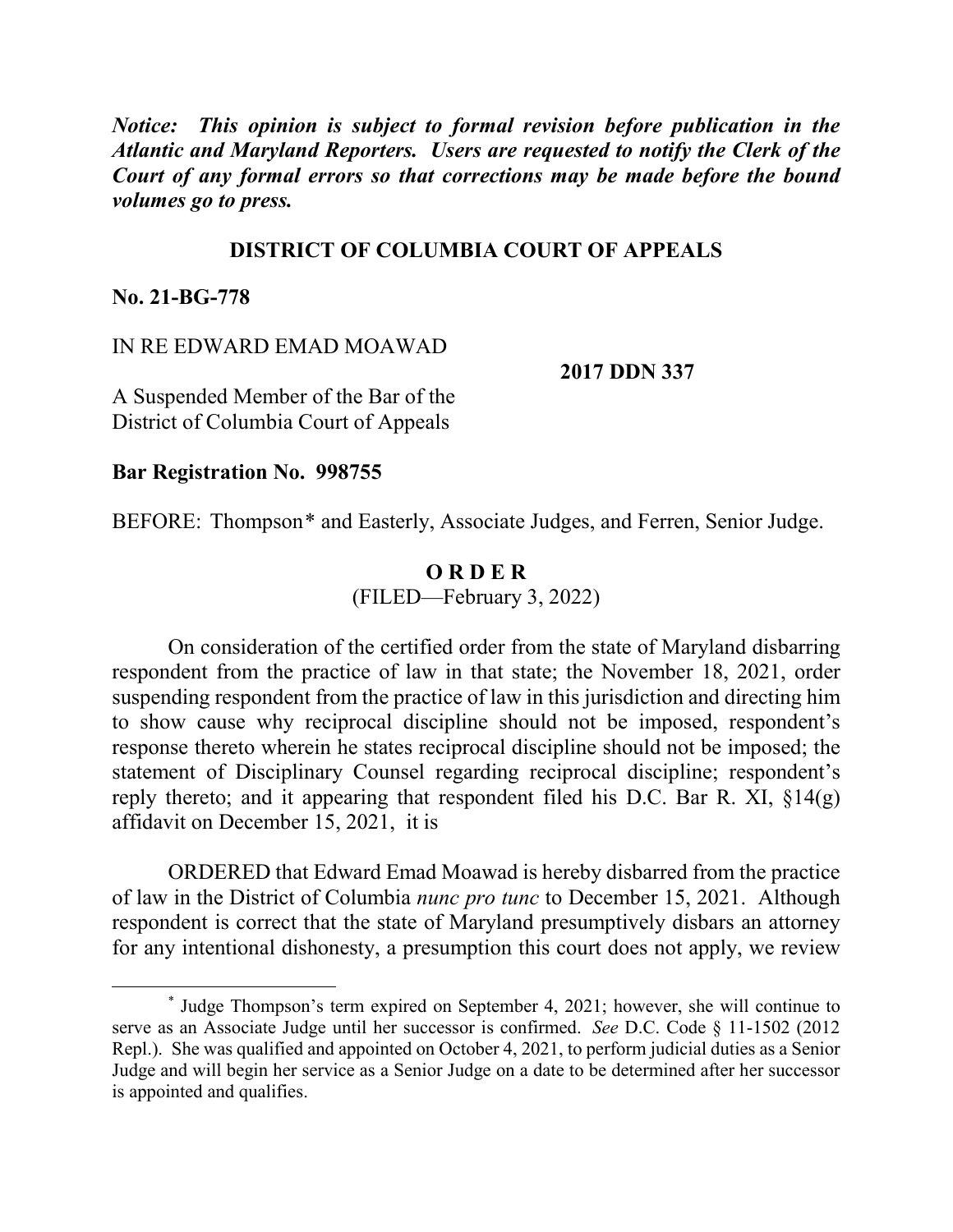#### **No. 21-BG-778**

the findings of the originating state to determine, without consideration of the Maryland presumption, the range of discipline this court would impose for the misconduct if this were an original action. See D.C. Bar R. XI, §11(c)(4). In doing so we accept the factual findings and aggravating circumstances of the state of Maryland, as described in *Attorney Grievance Commission v. Moawad*, 257 A.3d 611 (Md. 2021), and apply our case law to that misconduct, *see In re Guberman*, 978 A.2d 200 (D.C. 2009).

Although we have limited the sanction of presumptive disbarment to cases involving reckless or intentional misappropriation and the conviction of crimes involving moral turpitude, we have also disbarred counsel in those cases where the underlying facts and aggravating circumstances require such a sanction including when we have determined that the attorney's intentional dishonesty rises to the level of flagrant dishonesty. *See, e.g., In re Bleecker*, 11 A.3d 1224 (D.C. 2011) (disbarring an attorney as reciprocal discipline where the state of Maryland disbarred respondent after it found that in filing a civil complaint he misrepresented the day of the injury to hide his failure to file a complaint within the statute of limitations and that his actions were detrimental to his client and wasted court time). Contrary to respondent's arguments, we have previously held that flagrant dishonesty does not require an associated misappropriation or that the dishonest statement be made either under oath or as part of a court proceeding. *See, e.g., In re Bynum*, 197 A.3d 1072, 1074 (D.C. 2018) (court accepted the Board's findings and conclusion that respondent's multiple violations rose to flagrant dishonesty absent a lack of an attempt to fraudulent obtain client or public funds, where the intentional dishonesty is aggravated or prolonged, continues through the disciplinary process, and where respondent demonstrates no remorse and attempts to shift blame for his misconduct on others). While many prior cases have involved additional misconduct, we look to the totality of the misconduct in determining whether the dishonesty was flagrant and have considered whether the intentional dishonesty was an attempt to hide other misconduct and blame others for his misconduct. *See, e.g., In re Kanu*, 5 A.3d 1 (D.C. 2010) (although other factors were present, the court found flagrant dishonesty where counsel failed to return his fee to clients if their visa applications were not successful, failed to communicate the outcome of the visa proceedings or respond to clients' request for the refund of their fees, and subsequently lied to both his clients and Disciplinary Counsel about his efforts to return the fees, and where numerous aggravating factors were present including the vulnerability of the clients, his failure to return fees, and counsel's failure to take any responsibility for his misconduct); *In re McClure*, 144 A.3d 570 (D.C. 2016) (adopting Board recommendation of